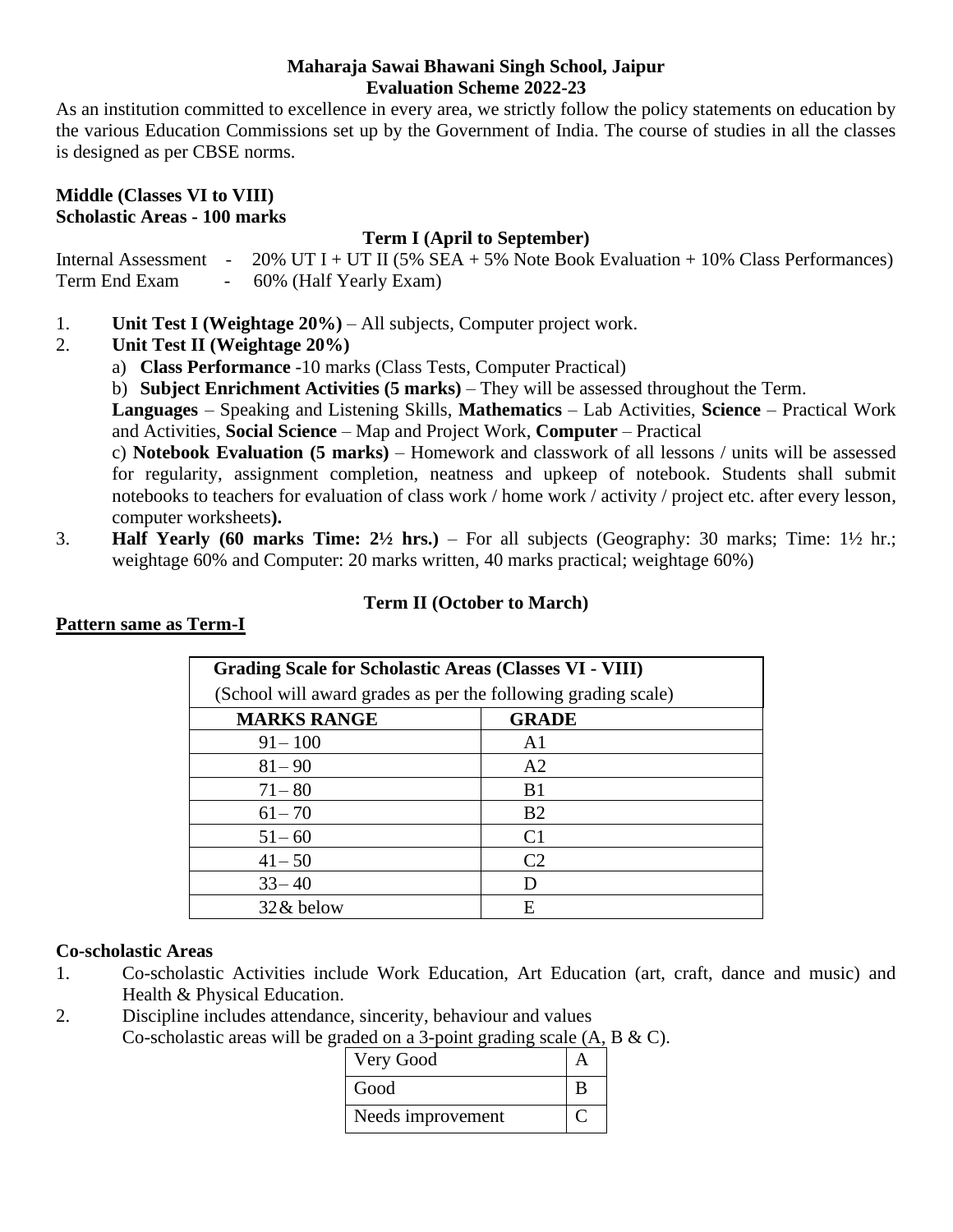### **Secondary (Classes IX & X)**

| <b>Class IX</b>                      |              |  |
|--------------------------------------|--------------|--|
| Exam                                 | <b>Marks</b> |  |
| Periodic Test I $(20+20)$            | 40           |  |
| Periodic Test II                     | 80           |  |
| Periodic Test III                    | 40           |  |
| <b>Multiple Assessment</b>           | 05           |  |
| Portfolio                            | 05           |  |
| <b>Subject Enrichment Activities</b> | 05           |  |
| Final Exam                           | 80           |  |

## **Term-I (April to September) Term-II (October to March)**

- 1. Three Periodic Written Tests will be taken in all scholastic subjects in the entire academic year. Number of lessons will gradually increase from Periodic Test I to Periodic Test III and Final Exam which would prepare students to acquire confidence for appearing in the Final Examination with 100% syllabus in February / March.
- 2. **Internal Assessment (20 marks) will consist of four parts:**
	- **(a) Periodic Tests (5 marks)** Three Periodic Tests will be taken and average of the best two out of three Periodic Tests shall be considered in the Final Examination.
	- **(b) Multiple Assessment (5 marks)** Strategies to be used are quizzes, oral test, concept map, exit cards, visual expression etc. Average of Term-I and Term-II will be reflected in the report card in the final result.
	- **(c) Portfolio (5 marks)** Classwork plus peer assessment, self assessment, achievements of student in the subject, reflections, narrations, journals, etc. will be assessed. Students shall submit notebooks to teachers for evaluation of class work / home work / activity / project etc. after every lesson. Average of Term - I and Term - II will be reflected in the report card in the final result.
	- **(d) Subject Enrichment Activities (5 marks)** They will be assessed at the end of Term-I and Term-II in all subjects and average of Term-I and Term-II will be reflected in the report card in the final result.

**Languages** – Speaking and Listening Skills, **Mathematics** – Lab Activities, **Science** – Practical Work, **Social Science** – Project Work (Art Integration), **Information Technology** – Lab Practical and file.

## **Final Examination (80 marks)**

- 1. Final exams will be of 80 marks in English, Hindi/French, Science, Social Science and Maths. Information Technology Theory paper will be of 50 marks
- 2. Marks and grades both will be awarded for scholastic subjects. A 8 point grading scale A1, A2, B1, B2, C1, C2, D and E (Failed) will be followed.

# **Co-scholastic Areas**

- 1. Co-scholastic Activities include Work Education, Visual & Performing Arts (art, craft, dance and music) and Health & Physical Education (sports, yoga, swimming and first aid).
- 2. Discipline includes attendance, sincerity, behaviour and values Co-scholastic areas will be graded on a 5-point grading scale (A to E). No upscaling will be done.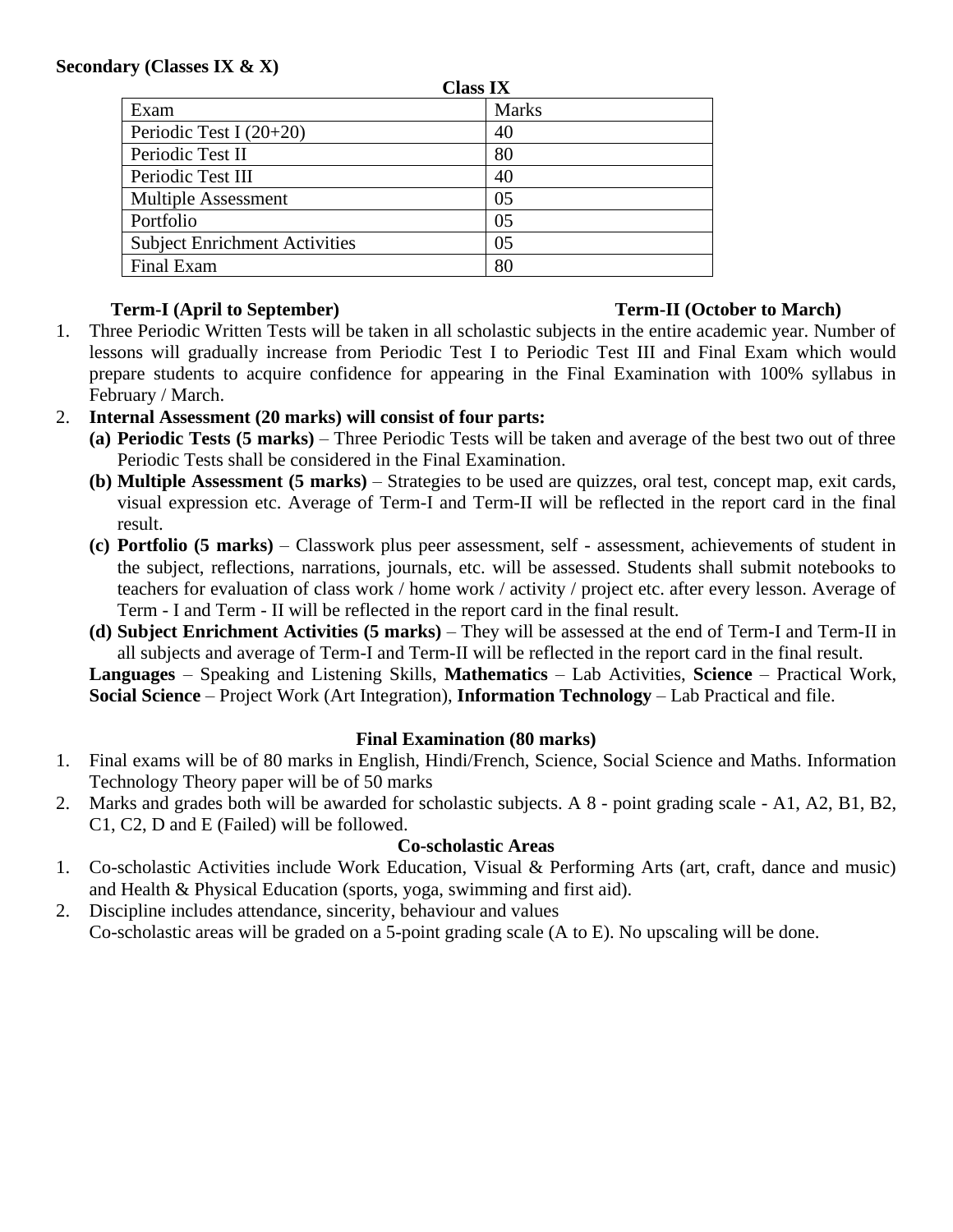| Смаээ л                              |              |
|--------------------------------------|--------------|
| Exam                                 | <b>Marks</b> |
| Periodic Test I                      | 40           |
| Periodic Test II                     | 80           |
| Periodic Test III                    | 80           |
| <b>Multiple Assessment</b>           | 05           |
| Portfolio                            | 05           |
| <b>Subject Enrichment Activities</b> | 05           |
| Board Exam Conducted by CBSE         | 80           |

## **Term-I (April to September) Term-II (October to February)**

1. Three Periodic Written Tests will be taken in all scholastic subjects in the entire academic year. Number of lessons will gradually increase from Periodic Test I to Periodic Test III which would prepare students to acquire confidence for appearing in the Board Examination with 100% syllabus in February/March.

**Class X**

- 2. **Internal Assessment (20 marks) will consist of four parts:**
	- **(a) Periodic Tests (5 marks)** Three Periodic Tests will be taken and average of the best two out of three Periodic Tests shall be considered.
	- **(b) Multiple Assessment (5 marks)** Strategies to be used are quizzes, oral test, concept map, exit cards, visual expression etc.
	- **(c) Portfolio (5 marks)** Classwork plus peer assessment, self -assessment, achievements of student in the subject, reflections, narrations, journals, etc. will be assessed. Students shall submit notebooks to teachers for evaluation of class work / home work / activity / project etc. after every lesson.
	- **(d) Subject Enrichment Activities (5 marks)** They will be assessed at the end of Term I and Term II in all subjects.

**Languages** – Speaking and Listening Skills, **Mathematics** – Lab Activities, **Science** – Practical Work and Activities, **Social Science** – Map, Project Work (Art Integration), **Information Technology** – Lab Practical and file

## **Board Examination (80 marks)**

- 1. Board exams will be of 80 marks in English, Hindi / French, Science, Social Science and Maths. Information Technology Theory paper will be of 50 marks
- 2. Marks and positional grades will be awarded for scholastic subjects by CBSE on a 8 point grading scale A1, A2, B1, B2, C1, C2, D and E.

## **Co-scholastic Areas**

- 1. Co-scholastic Activities include Work Education, Visual & Performing Arts (art, craft, dance and music) and Health & Physical Education (sports, yoga, swimming and first aid).
- 2. Discipline includes attendance, sincerity, behaviour and values Co-scholastic areas will be graded on a 5-point grading scale (A to E). No upscaling will be done.